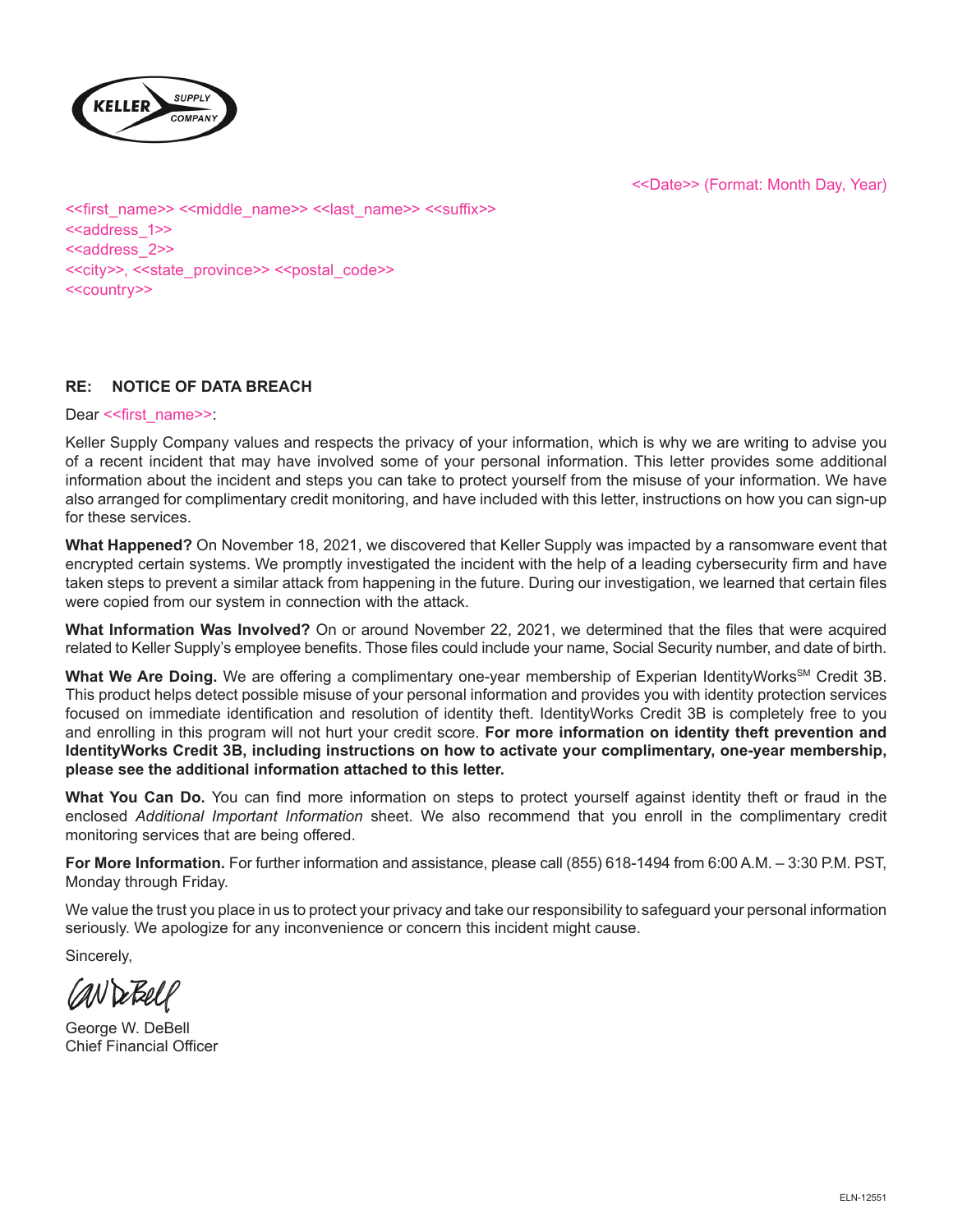### **Activate IdentityWorks Credit 3B**

To help protect your identity, we are offering a **complimentary** one-year membership of Experian IdentityWorks<sup>sM</sup> Credit 3B. This product helps detect possible misuse of your personal information and provides you with superior identity protection support focused on immediate identification and resolution of identity theft.

## **Activate IdentityWorks Credit 3B Now in Three Easy Steps**

- 1. ENROLL by:  $\le b2b$  text 6(activation deadline)>> (Your code will not work after this date.)
- 2. VISIT the **Experian IdentityWorks website** to enroll: **https://www.experianidworks.com/3bcredit**
- 3. PROVIDE the **Activation Code**: **<<activation code s\_n>>**

If you have questions about the product, need assistance with identity restoration or would like an alternative to enrolling in Experian IdentityWorks online, please contact Experian's customer care team at 877-288-8057. Be prepared to provide engagement number <<br />b2b\_text\_1(engagement number)>> as proof of eligibility for the identity restoration services by Experian.

### **ADDITIONAL DETAILS REGARDING YOUR 12-MONTH EXPERIAN IDENTITYWORKS CREDIT 3B MEMBERSHIP:**

A credit card is **not** required for enrollment in Experian IdentityWorks Credit 3B.

You can contact Experian **immediately without needing to enroll in the product** regarding any fraud issues. Identity Restoration specialists are available to help you address credit and non-credit related fraud.

Once you enroll in Experian IdentityWorks, you will have access to the following additional features:

- **• Experian credit report at signup:** See what information is associated with your credit file. Daily credit reports are available for online members only.\*
- **• Credit Monitoring:** Actively monitors Experian, Equifax and Transunion files for indicators of fraud.
- **• Experian IdentityWorks ExtendCARETM**: You receive the same high-level of Identity Restoration support even after your Experian IdentityWorks membership has expired.
- **• \$1 Million Identity Theft Insurance\*\*:** Provides coverage for certain costs and unauthorized electronic fund transfers.

#### **Activate your membership today at https://www.experianidworks.com/3bcredit or call 877-288-8057 to register with the activation code above.**

**What you can do to protect your information:** There are additional actions you can consider taking to reduce the chances of identity theft or fraud on your account(s). Please refer to www.ExperianIDWorks.com/restoration for this information. If you have any questions about IdentityWorks, need help understanding something on your credit report or suspect that an item on your credit report may be fraudulent, please contact Experian's customer care team at 877-288-8057.

\* Offline members will be eligible to call for additional reports quarterly after enrolling.

\*\* The Identity Theft Insurance is underwritten and administered by American Bankers Insurance Company of Florida, an Assurant company. Please refer to the actual policies for terms, conditions, and exclusions of coverage. Coverage may not be available in all jurisdiction.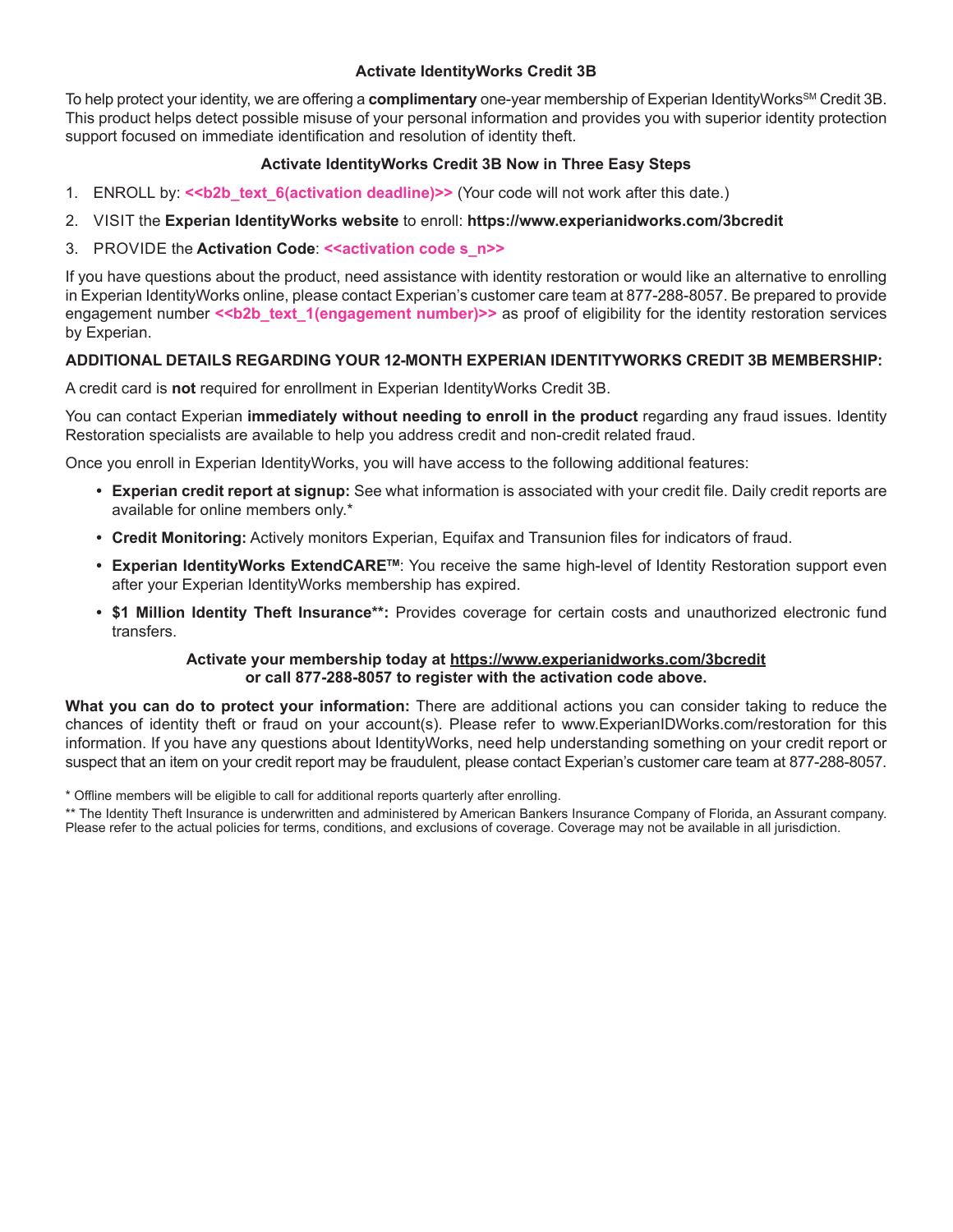#### **Additional Important Information**

As a precautionary measure, we recommend that you remain vigilant to protect against potential fraud and/or identity theft by, among other things, reviewing your account statements and monitoring credit reports closely. If you detect any suspicious activity on an account, you should promptly notify the financial institution or company with which the account is maintained. You should also promptly report any fraudulent activity or any suspected incidents of identity theft to proper law enforcement authorities, including the police and your state's attorney general, as well as the Federal Trade Commission ("FTC").

You may wish to review the tips provided by the FTC on fraud alerts, security/credit freezes and steps you can take to avoid identity theft. For more information and to contact the FTC, please visit www.ftc.gov/idtheft or call 1-877-ID-THEFT (1-877-438-4338). You may also contact the FTC at Federal Trade Commission, 600 Pennsylvania Avenue, NW, Washington, DC 20580.

**Credit Reports:** You may obtain a free copy of your credit report once every 12 months from each of the three national credit reporting agencies by visiting www.annualcreditreport.com, by calling toll-free 1-877-322-8228, or by completing an Annual Credit Report Request Form and mailing it to Annual Credit Report Request Service, P.O. Box 105281, Atlanta, GA 30348. You can print a copy of the request form at https://www.annualcreditreport.com/manualRequestForm.action.

Alternatively, you may elect to purchase a copy of your credit report by contacting one of the three national credit reporting agencies. Contact information for the three national credit reporting agencies for the purpose of requesting a copy of your credit report or for general inquiries is as follows:

| Equifax           | Experian         | TransUnion         |
|-------------------|------------------|--------------------|
| 1-866-349-5191    | 1-888-397-3742   | 1-800-888-4213     |
| www.equifax.com   | www.experian.com | www.transunion.com |
| P.O. Box 740241   | P.O. Box 2002    | P.O. Box 2000      |
| Atlanta, GA 30374 | Allen, TX 75013  | Chester, PA 19016  |

**Fraud Alerts:** You may want to consider placing a fraud alert on your credit report. A fraud alert is free and will stay on your credit report for one (1) year. The alert informs creditors of possible fraudulent activity within your report and requests that the creditor contact you prior to establishing any new accounts in your name. To place a fraud alert on your credit report, contact any of the three national credit reporting agencies using the contact information listed above. Additional information is available at www.annualcreditreport.com.

**Credit and Security Freezes:** You may have the right to place a credit freeze, also known as a security freeze, on your credit file, so that no new credit can be opened in your name without the use of a PIN number that is issued to you when you initiate the freeze. A credit freeze can be placed without any charge and is designed to prevent potential credit grantors from accessing your credit report without your consent. If you place a credit freeze, potential creditors and other third parties will not be able to get access to your credit report unless you temporarily lift the freeze. Therefore, using a credit freeze may delay your ability to obtain credit. Unlike a fraud alert, you must separately place a credit freeze on your credit file at each credit reporting company. Since the instructions for how to establish a credit freeze differ from state to state, please contact the three major credit reporting companies as specified below to find out more information:

| <b>Equifax Security Freeze</b> | <b>Experian Security Freeze</b> |
|--------------------------------|---------------------------------|
| 1-888-298-0045                 | 1-888-397-3742                  |
| www.equifax.com                | www.experian.com                |
| P.O. Box 105788                | P.O. Box 9554                   |
| Atlanta, GA 30348              | Allen, TX 75013                 |

TransUnion Security Freeze 1-888-909-8872 www.transunion.com P.O. Box 160 Woodlyn, PA 19094

This notification was not delayed by law enforcement.

Individuals interacting with credit reporting agencies have rights under the Fair Credit Reporting Act. We encourage you to review your rights under the Fair Credit Reporting Act by visiting https://files.consumerfinance.gov/f/documents/bcfp\_ consumer-rights-summary\_2018-09.pdf, or by requesting information in writing from the Consumer Financial Protection Bureau, 1700 G Street N.W., Washington, DC 20552.

**Iowa Residents**: Iowa residents can contact the Office of the Attorney general to obtain information about steps to take to avoid identity theft from the Iowa Attorney General's office at: Office of the Attorney General of Iowa, Hoover State Office Building, 1305 E. Walnut Street, Des Moines IA 50319, 515-281-5164.

**Maryland Residents**: Maryland residents can contact the Office of the Attorney General to obtain information about steps you can take to avoid identity theft from the Maryland Attorney General's office at: Office of the Attorney General, 200 St. Paul Place, Baltimore, MD 21202, (888) 743-0023, http://www.marylandattorneygeneral.gov/.